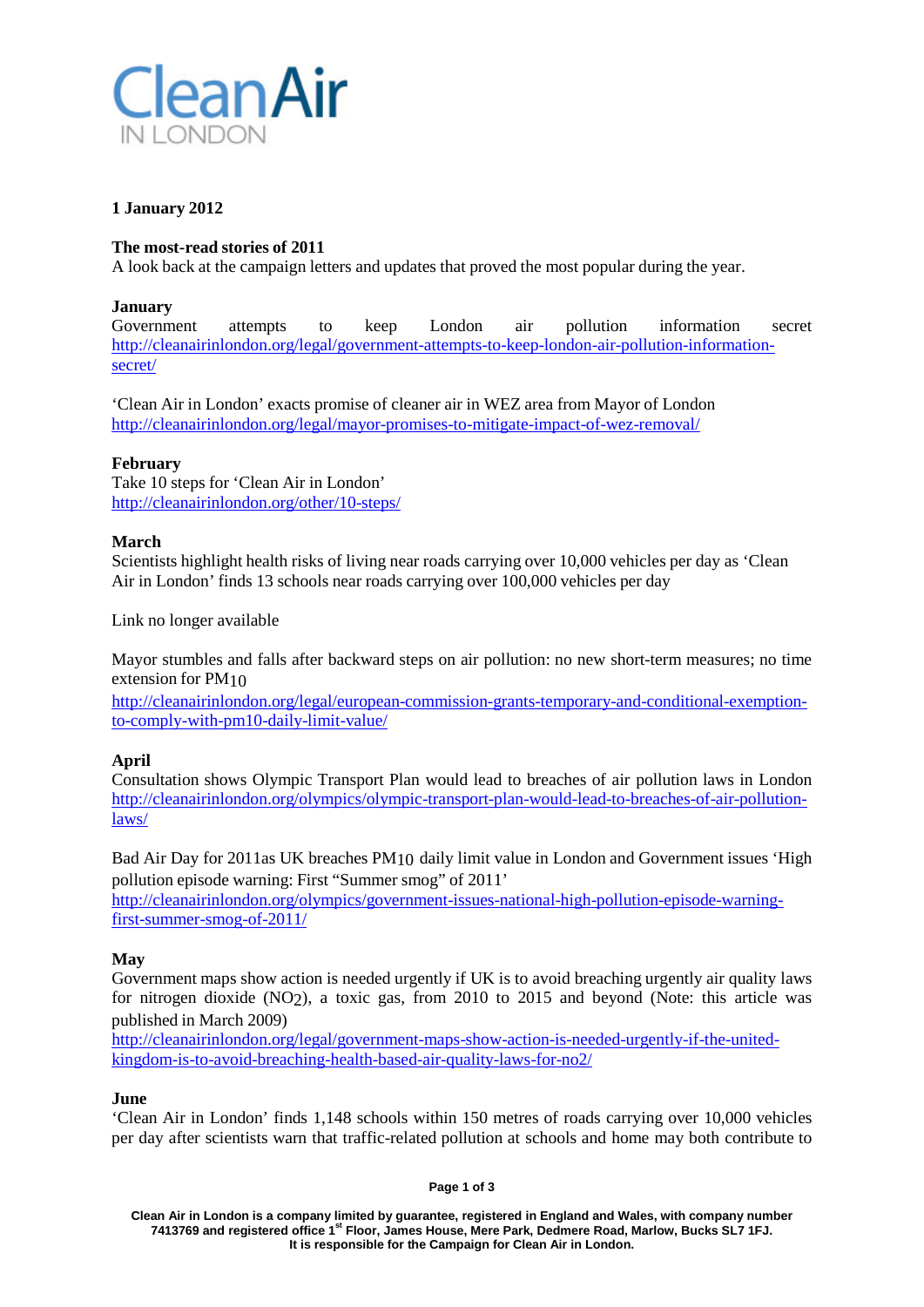

#### asthma

[http://cleanairinlondon.org/sources/clean-air-in-london-has-found-1148-schools-in-london-within-](http://cleanairinlondon.org/sources/clean-air-in-london-has-found-1148-schools-in-london-within-150-metres-of-busiest-roads/)[150-metres-of-busiest-roads/](http://cleanairinlondon.org/sources/clean-air-in-london-has-found-1148-schools-in-london-within-150-metres-of-busiest-roads/)

### **July**

'Clean Air in London' finds 1,148 schools within 150 metres of roads carrying over 10,000 vehicles per day after scientists warn that traffic-related pollution at schools and home may both contribute to asthma

[http://cleanairinlondon.org/sources/clean-air-in-london-has-found-1148-schools-in-london-within-](http://cleanairinlondon.org/sources/clean-air-in-london-has-found-1148-schools-in-london-within-150-metres-of-busiest-roads/)[150-metres-of-busiest-roads/](http://cleanairinlondon.org/sources/clean-air-in-london-has-found-1148-schools-in-london-within-150-metres-of-busiest-roads/)

Air quality: Fairer and more ambitious 'CO2 Charge' needed (Note: this article was published in March 2008)

[http://cleanairinlondon.org/solutions/mayors-consultation-on-the-future-of-the-congestion-charge](http://cleanairinlondon.org/solutions/mayors-consultation-on-the-future-of-the-congestion-charge-western-extension-the-wez/)[western-extension-the-wez/](http://cleanairinlondon.org/solutions/mayors-consultation-on-the-future-of-the-congestion-charge-western-extension-the-wez/)

#### **August**

Government fails to make any case for a time extension beyond 2010 to comply with nitrogen dioxide (NO2) limit values

[http://cleanairinlondon.org/legal/government-fails-to-justify-time-extension-to-comply-with-eu-limit](http://cleanairinlondon.org/legal/government-fails-to-justify-time-extension-to-comply-with-eu-limit-values-for-nitrogen-dioxide/)[values-for-nitrogen-dioxide/](http://cleanairinlondon.org/legal/government-fails-to-justify-time-extension-to-comply-with-eu-limit-values-for-nitrogen-dioxide/)

# **September**

Plans for Olympic Route Network remain unlawful and subject to challenge through judicial review [http://cleanairinlondon.org/olympics/plans-for-the-olympic-route-network-remain-unlawful-and](http://cleanairinlondon.org/olympics/plans-for-the-olympic-route-network-remain-unlawful-and-vulnerable-to-legal-challenge-through-judicial-review/)[vulnerable-to-legal-challenge-through-judicial-review/](http://cleanairinlondon.org/olympics/plans-for-the-olympic-route-network-remain-unlawful-and-vulnerable-to-legal-challenge-through-judicial-review/)

Camfil Farr becomes first Gold Sponsor of 'Clean Air in London' <http://cleanairinlondon.org/hot-topics/camfil-farr-is-a-sponsor/>

#### **October**

Eight wins for 'Clean Air in London' in new London Plan (and five letters between lawyers) [http://cleanairinlondon.org/indoor-air-quality/eight-wins-for-clean-air-in-london-in-new-london](http://cleanairinlondon.org/indoor-air-quality/eight-wins-for-clean-air-in-london-in-new-london-plan/)[plan/](http://cleanairinlondon.org/indoor-air-quality/eight-wins-for-clean-air-in-london-in-new-london-plan/)

European Commission's 'Year of Air' in 2013 must deliver continuity and the further tightening of health and legal protections

[http://cleanairinlondon.org/health/year-of-air-in-2013-must-deliver-continuity-and-the-further](http://cleanairinlondon.org/health/year-of-air-in-2013-must-deliver-continuity-and-the-further-tightening-of-health-and-legal-protections/)[tightening-of-health-and-legal-protections/](http://cleanairinlondon.org/health/year-of-air-in-2013-must-deliver-continuity-and-the-further-tightening-of-health-and-legal-protections/)

#### Building understanding of indoor air quality

[http://cleanairinlondon.org/hot-topics/indoor-air-quality-can-be-worse-than-outdoor/attachment/cf](http://cleanairinlondon.org/hot-topics/indoor-air-quality-can-be-worse-than-outdoor/attachment/cf-road-show-131011_final_131011/)[road-show-131011\\_final\\_131011/](http://cleanairinlondon.org/hot-topics/indoor-air-quality-can-be-worse-than-outdoor/attachment/cf-road-show-131011_final_131011/)

#### **November**

No Parliamentary Select Committee can ever have published a more damning report of a Government's failure to protect its people from harm <http://cleanairinlondon.org/news/eac-inquiry-damns-governments-failure/>

#### **Page 2 of 3**

**Clean Air in London is a company limited by guarantee, registered in England and Wales, with company number 7413769 and registered office 1st Floor, James House, Mere Park, Dedmere Road, Marlow, Bucks SL7 1FJ. It is responsible for the Campaign for Clean Air in London.**